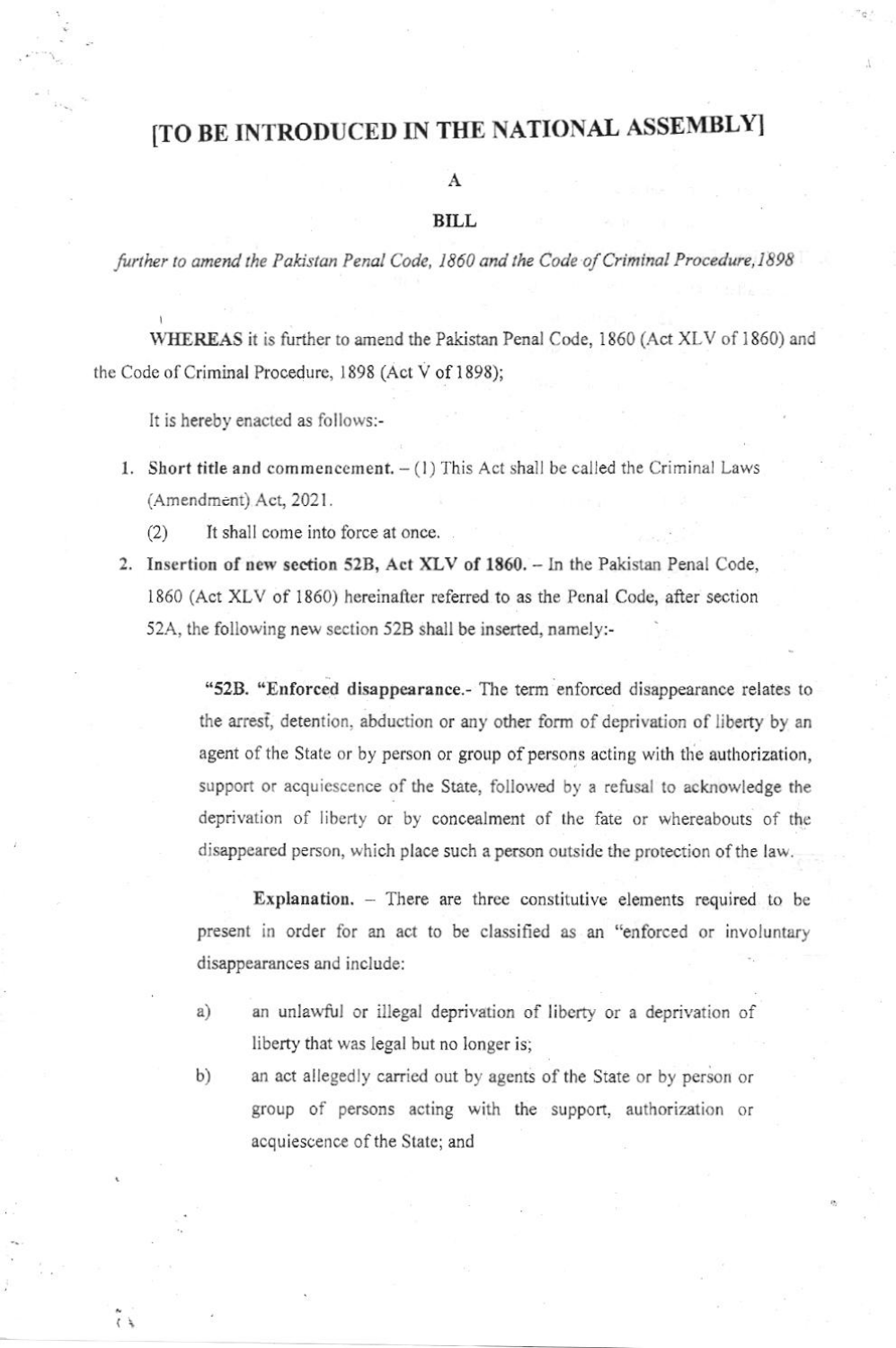- refusal to acknowledge the deprivation of liberty or concealment of  $\circ$ ) the fate or whereabouts of the disappeared person."; and
- 3. Insertion of new sections 512 and 513 (Act XLV of 1860). In the said Penal Code, after section 511, the following new section shall be added, namely:-

"512, Forcible or involuntary disappearances. - Whoever commits, orders, solicits or induces the commission of attempts to commit, is an accomplice to or participation in the forcible or involuntary disappearances of a person or group of persons is said to cause forcible or involuntary disappearances of that person.

513. Punishment for forcible or involuntary disappearances. -Whoever causes forcible or involuntary disappearance of any person from Pakistan or within Pakistan shall be punished with imprisonment of either description for a terms which may extend to ten years and shall also be liable to a fine."

4. Amendment of Schedule II, Act V of 1898. - In the Code of Criminal Procedure, 1898 (Act V of 1898), in Schedule II, after section 511, in column 1 and the corresponding entries relating thereto in columns 2 to 8, the following shall be added, namely:-

| 512 | Forcible<br>involuntary<br>disappearance | or $M$ ay<br>arrest<br>without<br>warrant | Ditto | Not<br>bailable | Not<br>compoundable | Imprisonment of Court of<br>either description Session<br>for a term which<br>may extend to ten<br>years and fine |  |
|-----|------------------------------------------|-------------------------------------------|-------|-----------------|---------------------|-------------------------------------------------------------------------------------------------------------------|--|
|-----|------------------------------------------|-------------------------------------------|-------|-----------------|---------------------|-------------------------------------------------------------------------------------------------------------------|--|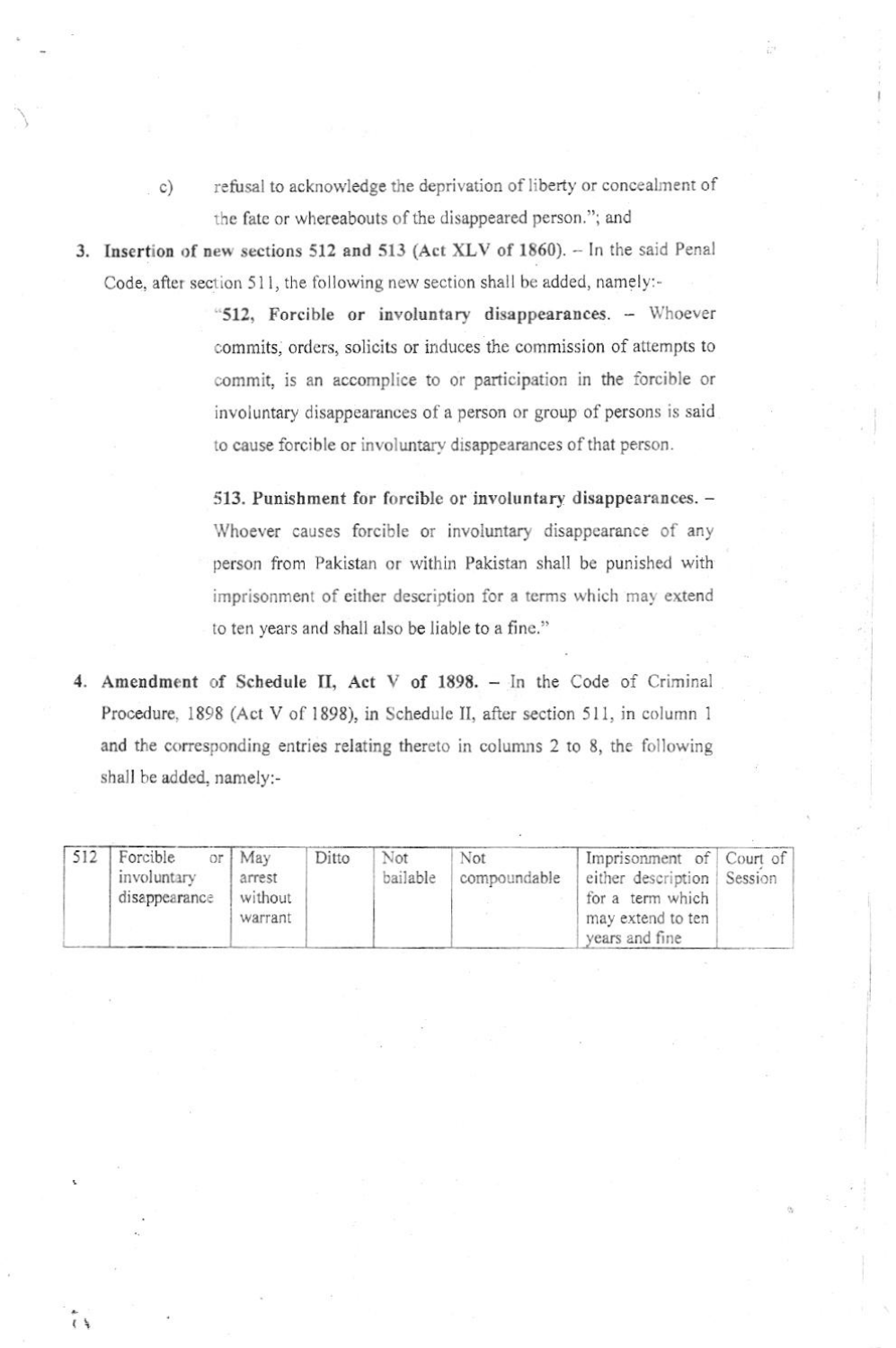#### **GOVERNMENT OF PAKISTAN** MINISTRY OF INTERIOR \*\*\*\*\*\*\*

### STATEMENT OF OBJECTS AND REASONS

"The Criminal Laws (Amendment) Act, 2021"

It is the rule of law, specifically adherence to Rule of Law that is the hallmark of any democratic society. The practice of enforced disappearances is a particularly heinous crime not only because it removes human rights from the protection of the law but also due to the inherent cruelty inflicted upon families as a consequence of denial of information concerning the disappeared person. Enforced disappearance is specifically against the Constitution and international commitments made by Pakistan through ratification of the ICCPR.

Additionally, the United Nations General Assembly, in its resolutions 477/133 of 18<sup>th</sup> December, 1992 has emphasized that enforced disappearances undermine the "deepest values of any society committed to respect for the rule of law, human rights and fundamental freedoms."

The objects of this bill is to criminalize the heinous crime of enforced disappearance with impunity that surrounds the practice of enforced disappearances and bring the perpetrators of these crimes to justice so as to provide closure to the families who are in immense pain owing to the fact that the fate and whereabouts of their loved ones are still unknown.

2. In order to carry out the mandate of the law, the draft bill has been prepared to achieve the above said objects.

> (Sheikh Rashid Ahmed) Minister for Interior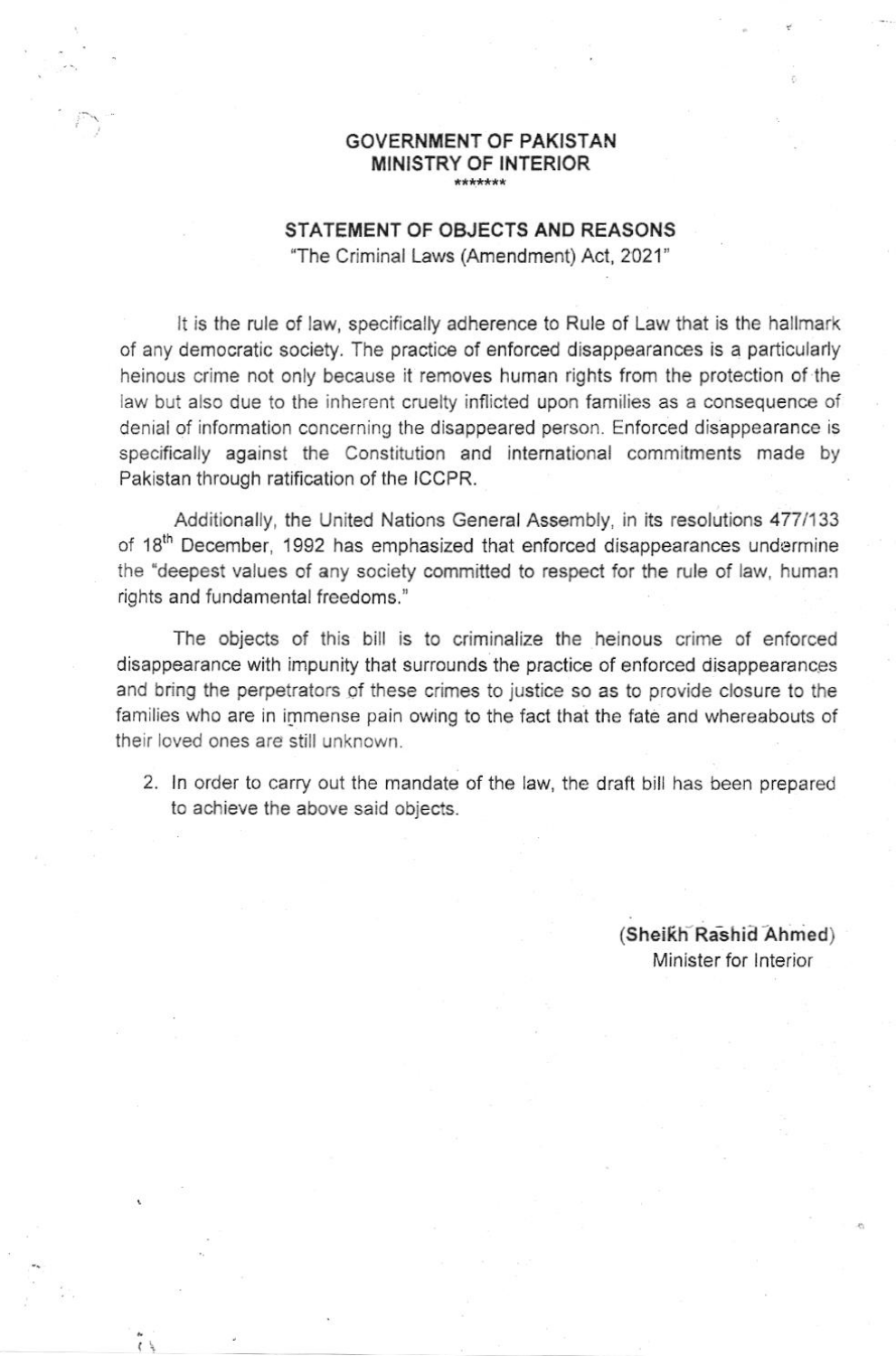[قومی اسمبلی میں پیش کرنے کے لیئے]

## مجموعه تعزيرات بإكستان، • ١٨٢ اورمجموعه ضابط فوجداري، ١٨٩٨ اء ميل

# مزيد تريم كرنے كابل

هرگاه که بیقرین مصلحت ہے کہ مجموعه تعزیرات پاکستان، ۱۸۶۴ (ایکٹ ۳۵ بابت ۱۸۶۰ء)اورمجموعہ ضابط فو جداری، ١٨٩٨(ايکٹ۵بابت١٨٩٨) ميں مزيد ترميم کی جائے؛ بذريعه مذاحسب ذيل قانون دضع كياجا تاہے:۔

مختصر عنوان اورآغاز نغاف<sub>ت (</sub>۱) یا یک فوجداری توانین (ترمیمی)ایک ۲۰۶۱۰ کے نام ہے موسوم  $\overline{\phantom{0}}$  $\mathcal{L}_{\mathcal{M}}$ 

(۲) پەنى الفورنافذالعمل ہوگا۔

۲\_ <u>ایکٹ ۱</u>۸**۴۵ پت۱۸۶۰ء میں نئی دفعہ ۱۵ ب کی شمولیت:۔** مجموع<sup>ت</sup>عزیرات پاکستان، ۱۸۶۰ م(ایکٹ ۴۵ بابت ۱۸۶۰م)، بعدازیں جس کاحوالہ مجموعہ تعزیرات کےطور پر دیا گیاہے کی دفعہ ۱۵الف کے بعد،حسب ذیل نئی دفعہ ۹ ۵ ب کوشامل کردیا جائے گا، یعنی:۔

<u> '' ۵ کا ہے۔ لایتے ہونا:۔ سے اصطلاح لاپۃ ہونا کاتعلق ریاستی ایجنٹ پاکھنس پااشخاص کے گروپ کی جانب</u> سے جوریاست کی اجازت،معاونت پاس کی رضامندی سے گرفتار کرتے ہیں،حراست میں رکھتے ہیں،غائب کردیتے ہیں یا کسی بھی طرح ہےآ زادی سے محروم کر دیتے ہیں،آزادی سے محروم کرنے کااعتراف نہیں کرتے باغا ئب شدہ فخص کی موت کے بارے میں یادہ کہاں ہے، کس جگہ پر ہے، چھپاتے ہیں، ایپاشخص تحفظ قانونی سے باہر ہے۔

<mark>وضاحت:۔</mark> تین لازی عناصر ہیں جن کا''لاپنڈ ہونے یاغیراختیاری غائب ہونے'' کے فعل میں درجہ بند ہونے کے ہے وہاں ہونامطلوب ہےاوراس میں حسب ذیل شامل ہیں:

(الف) آزادی سےنا جائز پاغیر قانونی طور پرمحروم کرنایا آزادی سےمحروی جوکہ قانونی تھی مگراپنہیں رہی؛ (ب) ایک فعل جوریاسی ایجنٹوں کی جانب سے پاکھنھں کی جانب سے یا اشخاص کے گروپ کی جانب سے جوریاست کی معاونت،اجازت پارضامندی سے مظہرہ طور پر بجالاتے ہیں؛اور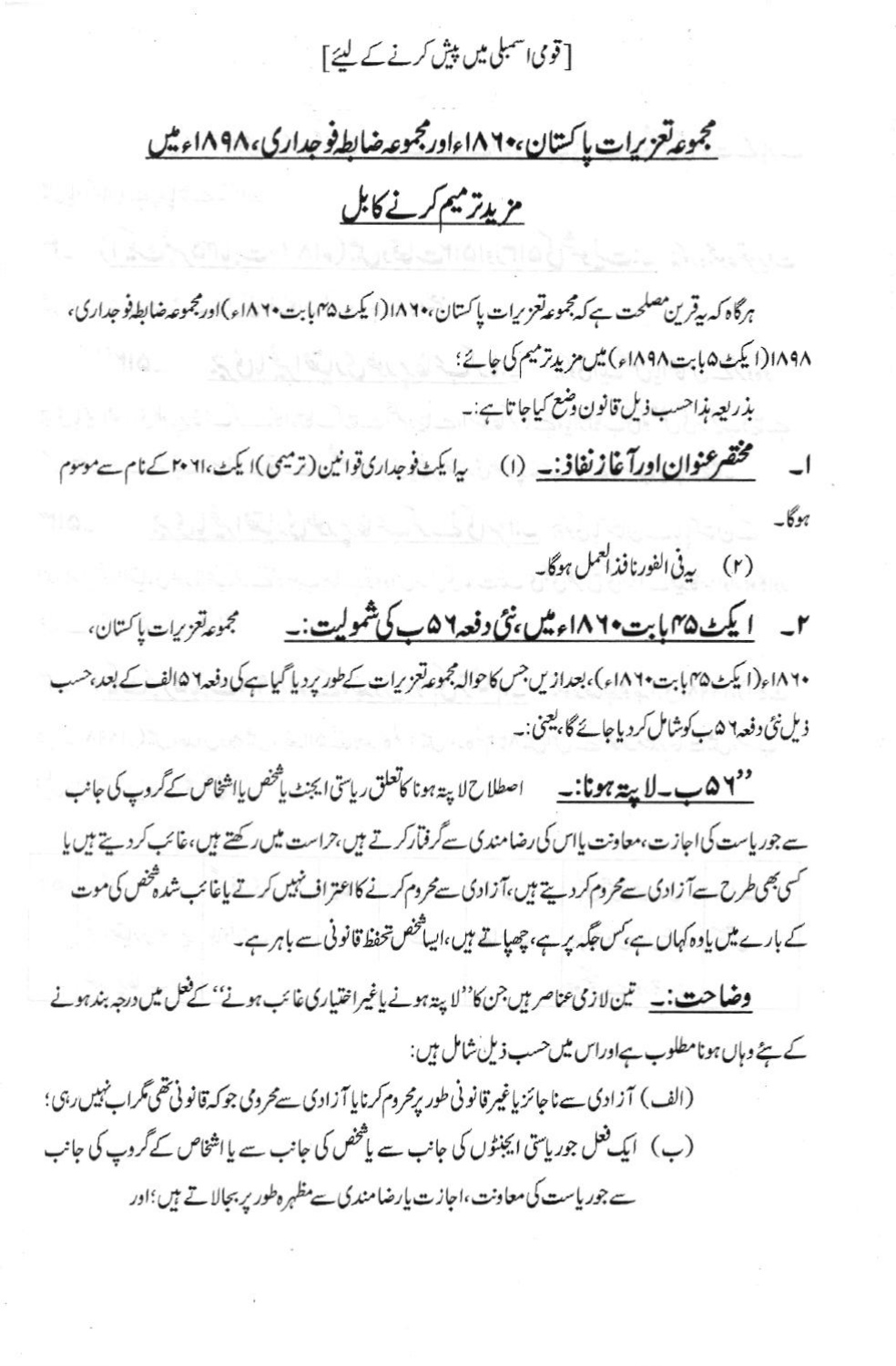(ج) آزادی ہے محروم کرنے کااعتراف کرنے سےانکارکرتاہے باغائب شدہ فخص کی موت کے بارے میں یاوہ کہاں ہے چھپا تاہے۔ باور ۳۔ (<u>ایکٹ نمبر ۴۵ بابت ۱۸۶</u>۹ء) میں دفعات ۱۵۱۲در ۵۱۳ کی شمولیت:۔ مذکورہ جموعاتزیرات میں،دفعہ ااھ کے بعد،حسب ذیل نئی دفعہ کااضا فہ کردیاجائے گا؛ یعنی:۔

''۵۱۳ ۔ چرکی یاغیرا<del>ختی</del>اری طور پرغائب کرنا:۔ جوکوئی ایک محض یااشخاص کے گروہ کو جری یاغیراختیاری طور پرغائب کرنے کاارتکاب کرتاہے، حکم دیتاہے،استدعا کرتاہے،یاارتکاب کی کوشش کی ترغیب دیتاہے کدارتکاب کرے،شریک جزم بناہےتواست اس مخض کا جبری یاغیراختیاری طور پرغائب کرنے کا سبب کہاجائے گا۔

چر کی یاغیرافتیار کی طور پرغائب کرنے کی ہزانیہ جوکوئی پاکستان سے پاپاکستان کے  $\triangle$ اندر جرأياغيراختيارى طورغائب كرنے كاسب بنيآ ہےنووہ دس سال كى مدت تك كسى بھى طرح كى سزائے قيد كاسز ادارہوگااور جرمانے کا بھی مستوجب ہوگا۔''

س <u>ایکٹ نمبر ۱۵ بابت ۱۸۹۸ء کے، جدول دوم کی ترمیم:۔</u> مجموعہ ضابط فوجداری، ۱۸۹۸ء(ایکٹ ۵ بابت ۱۸۹۸ء) میں، جدول دوم میں، دفعہ ۵۱۱ کے بعد، کالم 1 میں اور کالم ۲ تا ۸ میں اس سے متعلقہ مندر جات میں، حسب ذيل كااضا ف<sub>ع</sub>كردياجائے گا، يعني:۔

|  | أسمى بھى نوعيت كى يا عدالت    | ابينا إناقابل إناقابل | كرفتاري |                               | ١٢ﻫ   جرأيا |
|--|-------------------------------|-----------------------|---------|-------------------------------|-------------|
|  | مصالحت   سزاجودسسال تک   سیشن | إضانت                 |         | غیراختیاری طور پر   بلا دارنٹ |             |
|  | ہوسکتی ہےاور جرمانہ           |                       |         | طور پرغائب کرنا               |             |